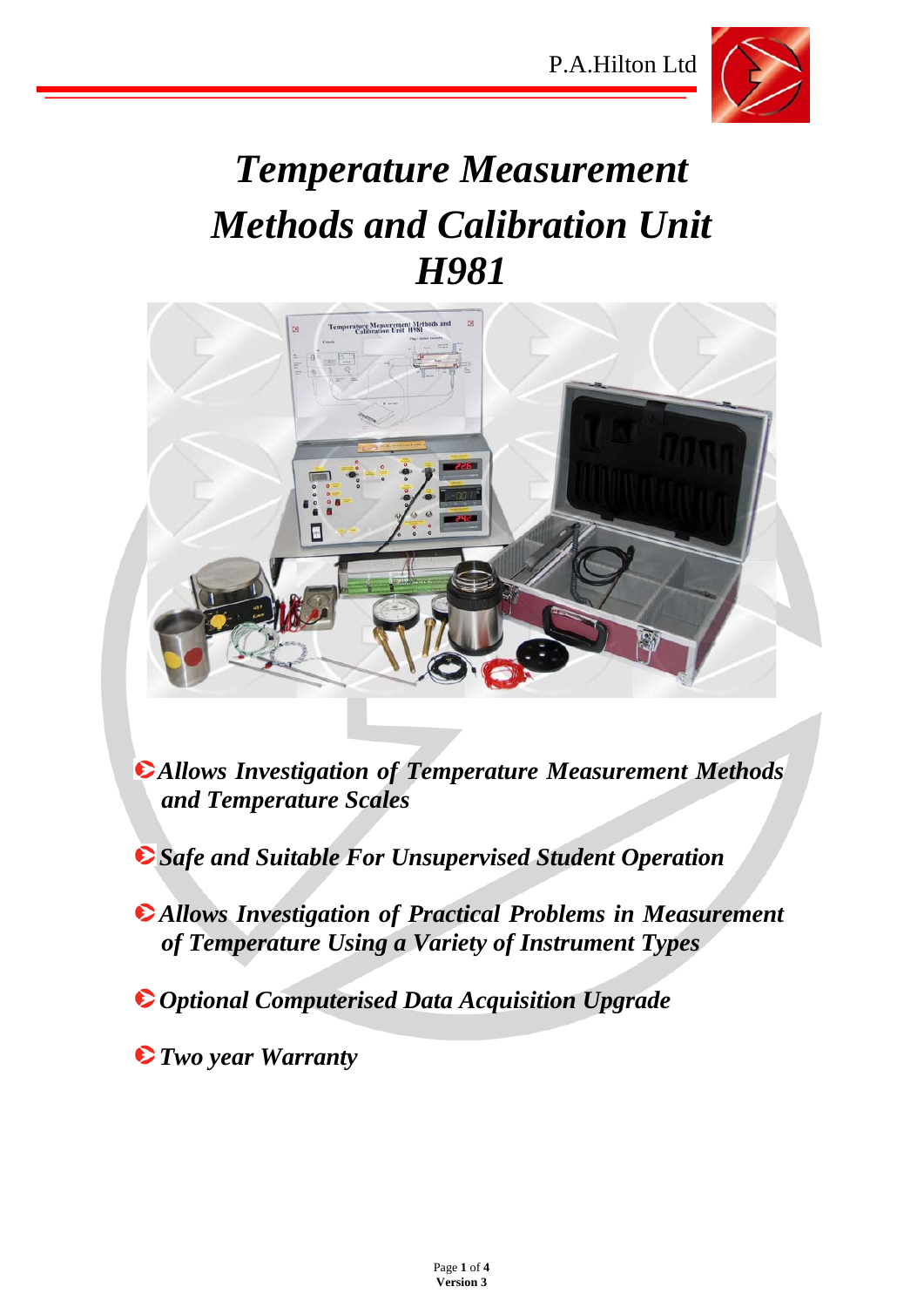

### *Introduction*

The measurement of temperature is a fundamental requirement in every branch of engineering, science and technology. The notion of an arbitrary and an absolute temperature scale can be difficult for many students to grasp. This is further complicated by the many and varied methods of measurement and measurement errors that can occur.

The fact that temperature cannot be measured directly, but has to be inferred from its effect upon a sensor (pressure, voltage, resistance or volume change for example) is also a difficult for many students to appreciate.

The Hilton **Temperature Measurement Methods and Calibration Unit H981** allows students to thoroughly examine a large variety of temperature measurement devices, how errors can be introduced and avoided, methods of calibration and the structure of the International Temperature Scale (ITS-90)

**The unit will be of interest to students in every branch of Engineering, Science, Physics and Technology.** 

# *Experimental Capabilities*

• The use of (expansion) liquid in glass thermometers for measurement of fixed scale points.

- The use of vapour pressure for temperature measurement.
- The use of bi-metallic expansion devices for temperature measurement.
- The Peltier and Seebeck thermo-electric effects.
- Investigation of junction voltage from different thermocouple types.

The use of ice point reference with a thermocouple.

• The law of intermediate metals and intermediate temperatures associated with thermocouples.

 Voltage calibration of different thermocouple types using a water-ice reference.

• The effect of lead resistance and voltmeter meter impedance on thermocouple measurements.

 Use of a direct reading, internally compensated thermocouple indicator.

• Connection of thermocouples in series for signal amplification and parallel for averaging of measured temperatures.

• Investigation of the response rate of various thermocouples and sensors.

 Investigation of the platinum resistance sensor (PRT), its resistance change with temperature and the reference PRT equation of ITS-90.

 Investigation of the use of 2, 3 and 4 wire PRT sensor connection and the error effects of lead resistance.

- The use of a direct reading PRT indicator device.
- Investigation of the resistance change of a negative temperature coefficient thermistor sensor with temperature.
- The use of a direct reading thermistor indicator device.
- Calibration of all of the supplied sensors with reference to an accurate platinum resistance thermometer (PT100)

#### **With the Optional H981A Dry Well Calibrator**

 Calibration of all of the supplied sensors with a dry well calibrator

### *Description*

A bench mounted console provides power and connection points for a variety of instruments and sensors. The console is self contained and is supplied with a wide range of ancillary items and sensors that are stored in a latching aluminium case for security.

The console also provides power for an external temperature controlled heater that allows sensor calibration and performance at elevated temperatures including the steam reference point  $(100^{\circ}C)$ . Alternatively this may be supplemented by the optional **H981A Dry Well Calibrator**.

An external stainless steel vacuum flask allows ice point reference to be established.

Electrical safety is provided by a double pole overload and earth leakage circuit breakers.

#### **Digital panel mounted instruments include:**

- Platinum resistance temperature indicator
- Thermistor temperature indicator.
- Thermocouple (type K, nickel-chrome, nickelaluminium) temperature indicator with multiway selector switches.
- Millivoltmeter.

All of the electronic indicators provide re-transmission signals for use either by user supplied chart recorders/data acquisition systems or the optional **HC982A Computerised Data Acquisition System.** 

#### **Dedicated panel mounted accessories include:**

 A precision voltage amplifier to allow investigation of the junction output of a variety (type K, type T and type J) of thermocouples at different temperatures both in isolation and with an ice point reference

 Connection points for thermocouple probes allowing series or parallel connection and investigation of meter and lead resistance effects.

• Connection points for platinum resistance and thermistor probes to allow investigation of resistance-temperature characteristics.

 A constant current source and probe connection points for a 4 wire platinum resistance probe. Provision is also made for investigation of 2, 3 and 4 wire connection and errors introduced by lead resistance.

 Connection points for the optional **HC982A Computerised Data Acquisition System.** 

Page **2** of **4 Version 3**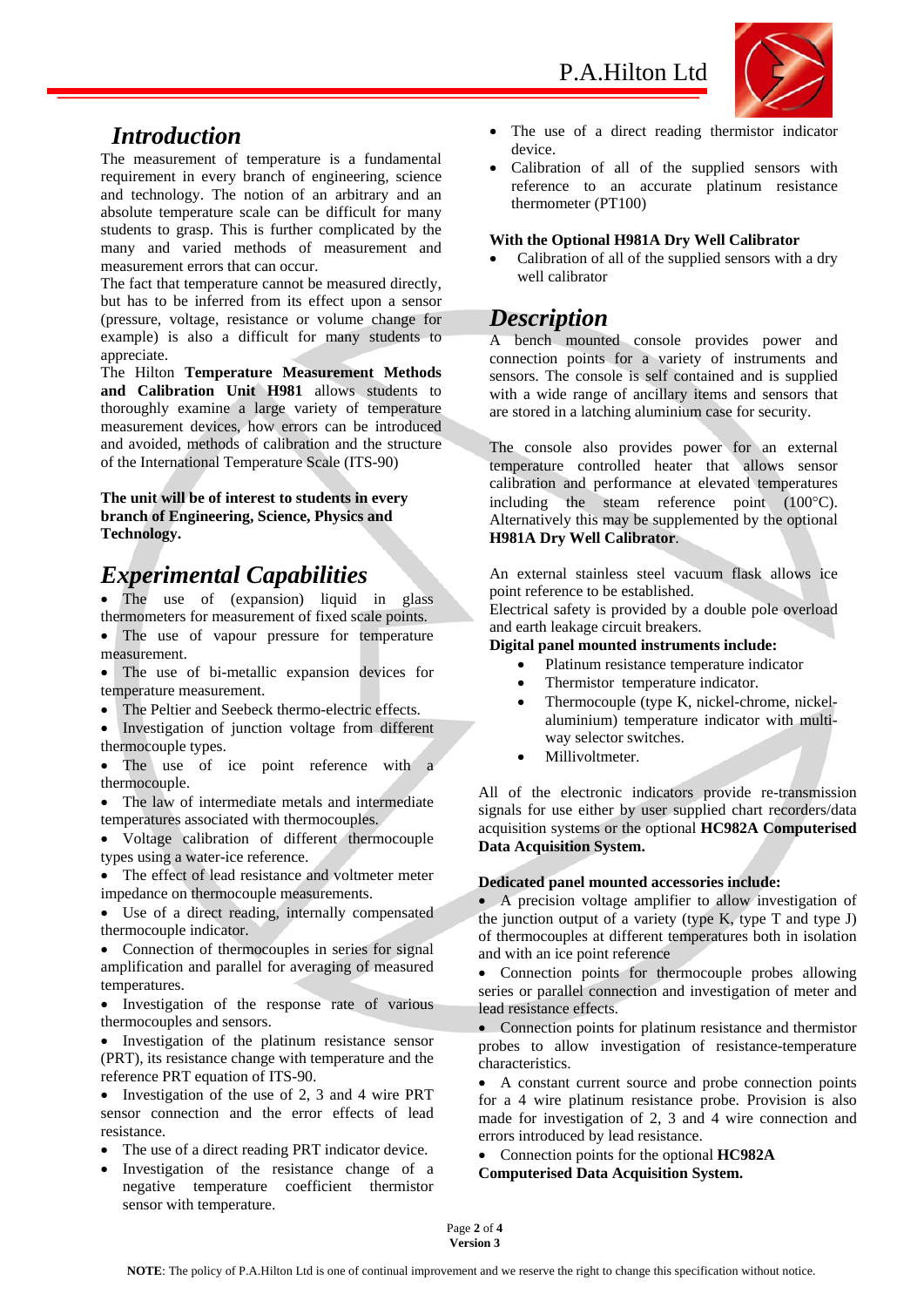

The unit also includes bi-metallic, vapour pressure, liquid expansion and reversible temperature sensing liquid crystal temperature indicating devices for comparison.

# *Specification*

#### *General*

A bench top unit allowing investigation of a wide variety of temperature measuring devices including thermocouples, thermistor, platinum resistance, bimetallic, vapour pressure, volumetric expansion and liquid crystal. Error investigation and calibration can be carried out with the standard unit. Integral connection points allow connection of an optional computerised data acquisition system.

#### *Detailed*

A bench top control console with accurate platinum resistance thermometer (PT100), thermistor indicator, thermocouple indicator with selector switches and an accurate millivolt meter.

All electronic indicators include re-transmission signals for use by user supplied chart recorders, data acquisition systems or an optional data acquisition system with menu driven software which can be supplied by P.A.Hilton Ltd.

The panel includes connection points for detailed investigation of thermistor and platinum resistance temperature sensor (PT100) resistance variation with temperature and investigation of 2, 3, and 4 wire connection methods and associated errors.

A constant current source allows detailed examination of the PT100 probe method of operation. Investigation of the International Temperature Scale (ITS-90) and the reference PRT equation may be undertaken.

A temperature controlled heater and stainless steel vacuum flask allow calibration of all instruments relative to the accurate platinum resistance (PT100) thermometer and fixed points. An optional dry well calibrator with optional traceable UKAS/NAMAS calibration is available.

A high accuracy amplifier and digital voltmeter allow investigation of at least 3 types of thermocouple including series and parallel connection, the law of intermediate metals and temperatures and cold junction reference.

Additional temperature measuring devices include liquid in glass thermometers, bi-metallic, vapour pressure and reversible liquid crystal indicators.

All small ancillary items are retained in an aluminium case for security.

The unit is supplied with a detailed experimental operating and maintenance manual giving example experimental results and sample calculations.

Accessories and spares for two years normal operation together with a full two year warranty are also included as standard.

### *Dimensions*

**Console:-** 

Height: 240mm Depth: 280mm Width: 430mm Weight: 10kg

### *Services Required*

#### **Electrical:**

or

**A**: 220-240 Volts, Single Phase, 50Hz (With earth/ground).

Line current up to 2.5A at 230v

**B:** 110-120 Volts, Single Phase, 60Hz (With earth/ground). Line current up to 5A at 110v

### *Accessories and Spares*

#### Unit supplied with:

One experimental operating and maintenance manual in either English, Spanish or French. Accessories and spares for 2 years normal operation.

## *Ordering Information*

**Order as:** Temperature Measurement Methods and calibration unit H981

### *Electrical Specification*

Either: **A**: 220-240 Volts, Single Phase, 50Hz (With earth/ground) Or

**B**: 110-120 Volts, Single Phase, 60Hz (With earth/ground)

### *Language*

Either: English, Spanish, French.

### *Optional Items, Order as:*

Dry Well Calibrator **H981A** Computerised Data Acquisition **HC982A** 

# *Shipping Specifications*

| Net Weight:               | 15kg.     |
|---------------------------|-----------|
| Approximate Gross Weight: | 35kg.     |
| Packing Case Volume:      | $0.22m^3$ |